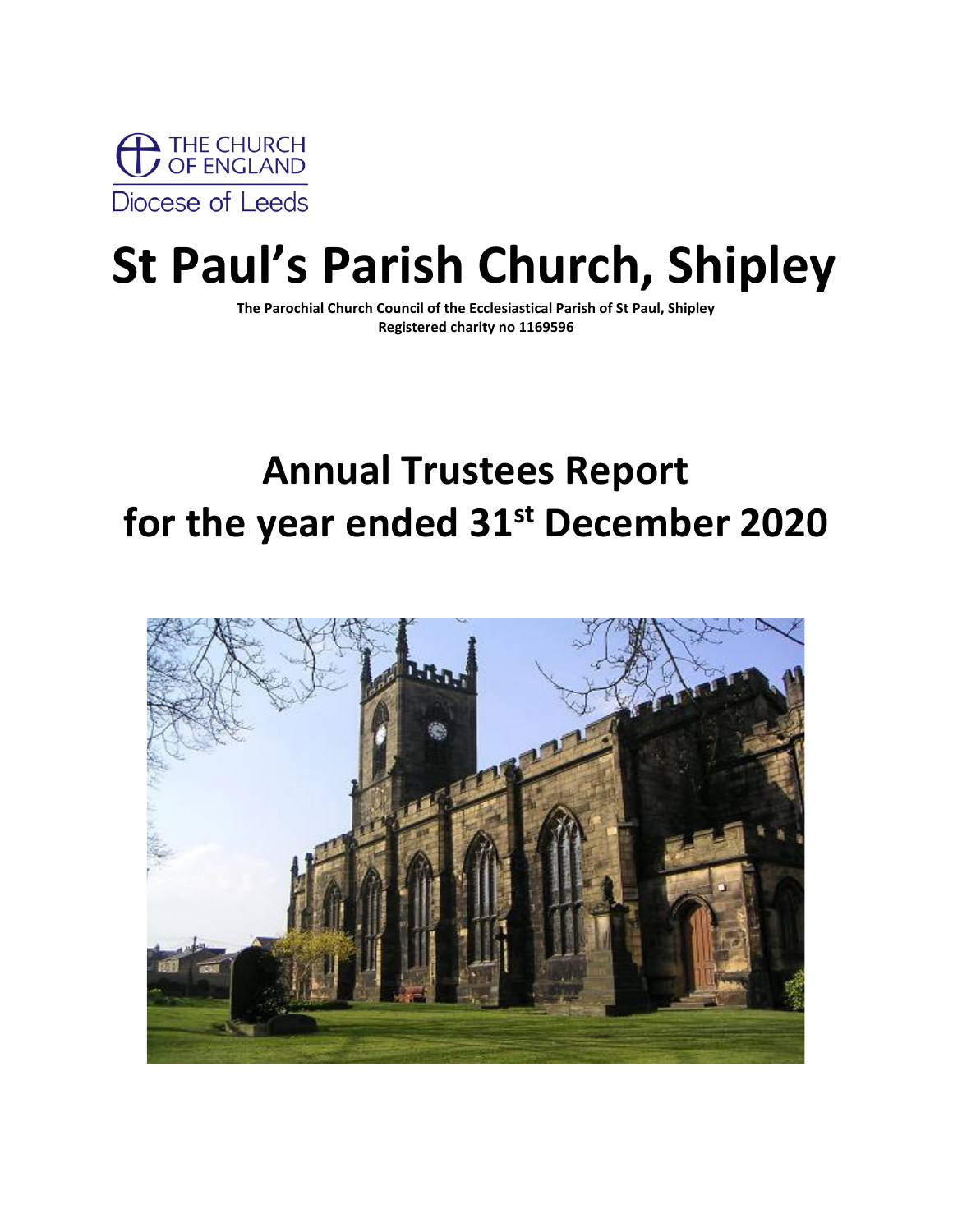# **Annual Trustees Report for the year ended 31st December 2020**

The PCC is jointly responsible for writing and producing this report.

# **AIM AND PURPOSES**

St Paul's Parochial Church Council (PCC) has the responsibility of cooperating with the incumbent, the Reverend Henriette Howarth, to promote in the ecclesiastical parish, the whole mission of the Church, pastoral, evangelistic, social and ecumenical. The PCC has a specific duty to maintain our historic grade 2 listed church building. In addition it has a responsibility to support the Church of England Primary Schools located within the parish boundaries. Shipley Primary School (aided) and Wycliffe Primary School (controlled) are our local church schools. Both of these schools are BDAT (Bradford Diocesan Academies Trust) Primary Academies.

# **OBJECTIVES AND ACTIVITIES**

The PCC is committed to enabling as many people as possible to worship at St Paul's and to be part of the church community. Our services and worship, through prayer and scripture, music and sacrament, encourage and foster faith in practice. When planning our activities and services for the year, the PCC is mindful of the Charity Commission's guidance on public benefit and in particular, the supplementary guidance on charities for the advancement of religion.

St Paul's church vision statement is:

We are a welcoming and inclusive Christian community who

- Worship the living God
- Love our neighbours and our world
- Share the good news

All our activities and services are guided and inspired by our faith in Jesus who we believe calls us to put our faith into practice in our daily lives. As a church community we offer prayer and worship, pastoral care, mission and outreach, hospitality and a variety of activities which help people of all ages in our parish to flourish. To facilitate this work it is important that the church grounds and the fabric of the church building are continually maintained and developed.

# **ACHIEVEMENTS AND PERFORMANCE**

2020 has been a year as no other in the life of the church as the majority of the year, from 23rd March was impacted by the Covid-19 (Coronavirus) pandemic and various lockdowns. On the one hand this severely restricted the church's activities and gatherings, on the other hand it helped us to reflect on who we are as a church especially in a time of crisis and how we can express our faith and be present in the community in new ways, relevant to the times we live in. At the time of writing this report (April 2021), the UK is slowly coming out of the latest lockdown but the future remains uncertain and the effects of the pandemic will be felt for many years to come.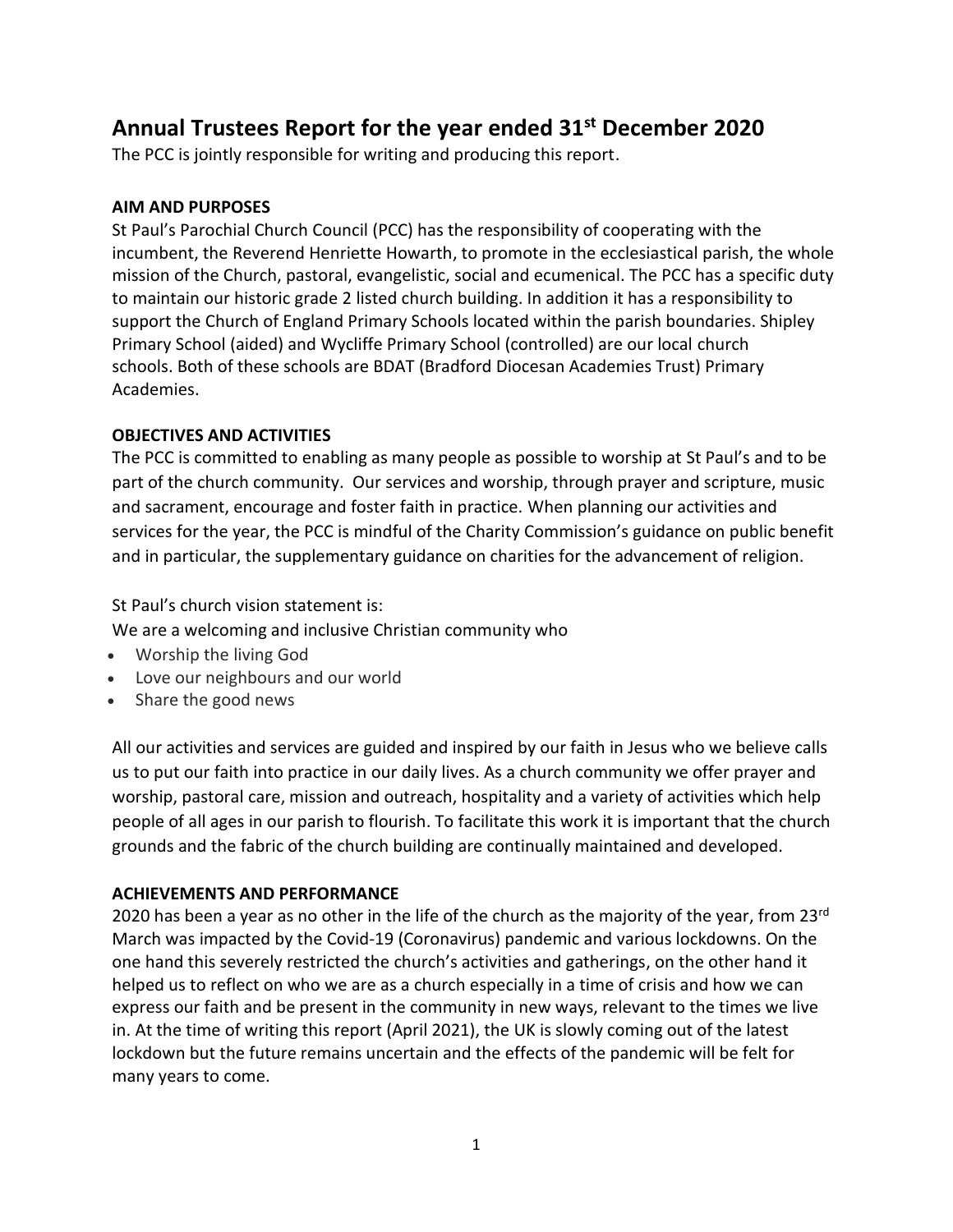#### *MINISTRY TEAM*

It is a key priority to develop lay leadership in the church, especially given the number of services and activities usually taking place and the part-time nature of the Vicar's and Associate Vicar's posts. In 2020, Henriette Howarth was still on leave for the first 3 months, because of family circumstances. Her return to work coincided with the start of the first national lockdown. The churchwardens Anne Luxton and Matt Stoney and Associate Priest John Butler, together with the PCC were a strong team leading the church during the time of Henriette's absence.

The Reverend Colin Judd (retired), Reader Chris Clough; Director of Music, Thomas Dixon; Director of Music for children and young people, Rachel Hesselwood; Lay Pastoral Minister Susan Wood are valued members of the ministry team. Jenny Titchmarsh is our excellent church administrator who helps the church to communicate effectively with the congregation and wider community. The commitment of our church officers, particularly churchwardens, Anne Luxton and Matt Stoney, treasurer Chris Wontner-Smith and PCC secretary Jean Titchmarsh is invaluable and contributes to the flourishing of our church community. We are grateful for the many people who take responsibility for different groups and activities within the church and who exercise leadership within their professional and volunteering roles in the wider community. This year we have been particularly aware of the incredible contributions those working in health, education and other key services make to society and the pressures they have been under during the pandemic. We look forward to seeing many more lay members grow in confidence and become leaders within the church and community.

#### *VOLUNTEERS*

Before we list our activities which express our vision and strategy and show what church life looks like in Shipley and how it benefits the community, we publicly thank all the volunteers who work very hard to support St Paul's mission and ministry. Many people contribute hugely to the life of the church in seen and unseen ways. Due to Covid restrictions some people have had to step back from their tasks and roles, and others have stepped forward to take up new roles. All the small and bigger contributions and all acts of service count. The church, and therefore Shipley, would not be the same without them. Thank you all!

#### *WORSHIP*

Through our worship, we glorify God, we connect with people in the parish and we provide a constant rhythm of prayer and worship, guided by the lectionary and liturgical calendar. Traditionally our corporate worship has mainly taken place in the church building. During the first 3 months of 2020, St Paul's offered the usual variety of worship services reflecting the diversity within the St Paul's congregation. During the lockdowns however we were all challenged to worship in new ways without a physical meeting place.

#### Lockdowns and closure of church building

The Prime Minister announced on Monday 22<sup>nd</sup> March the first national lockdown. Churches were requested to close their buildings and not even clergy or churchwardens were allowed to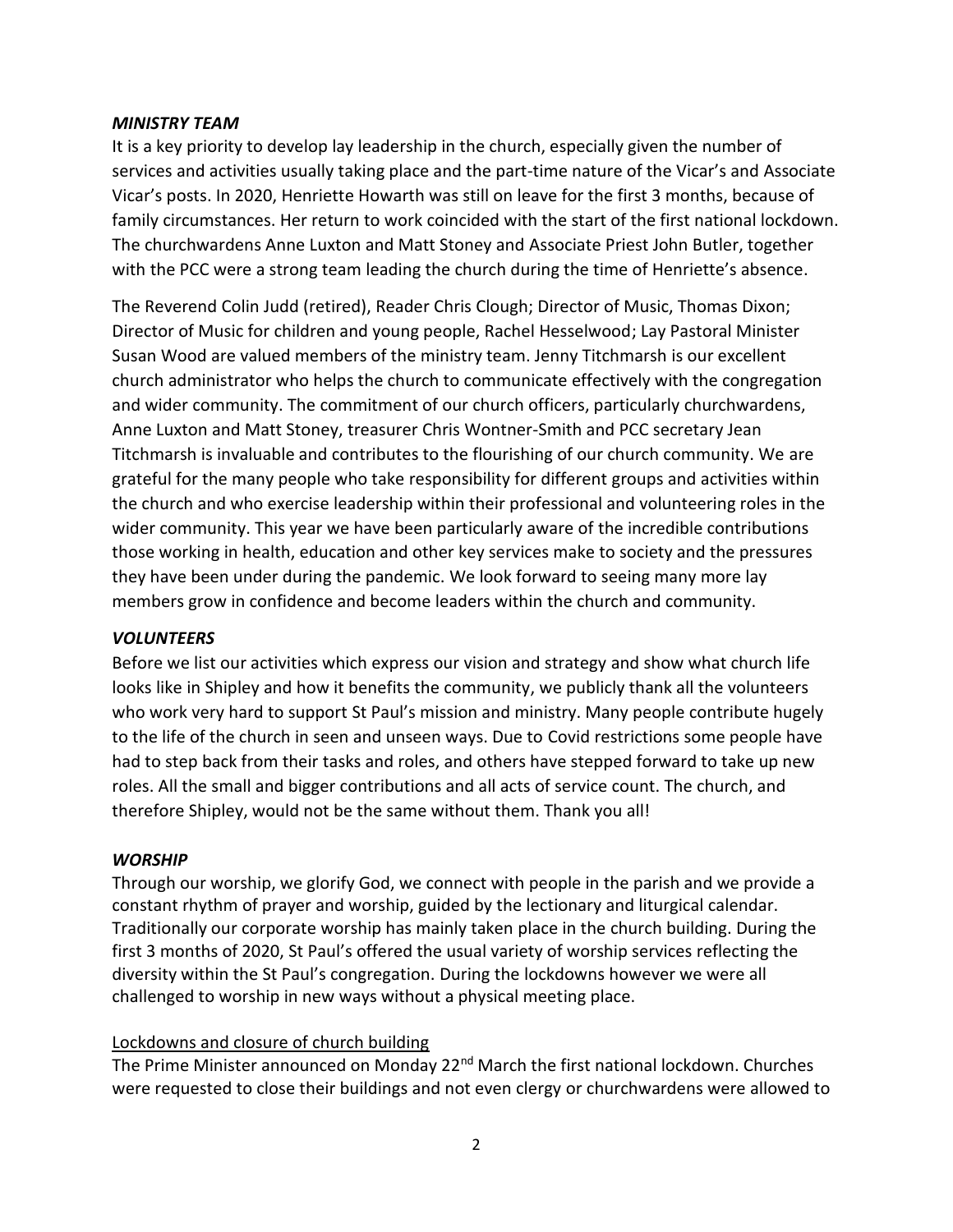enter them. This marked a big shift in the way the church expressed its worship. We emphasised straight away that even though the church building was closed, the church (community) wasn't closed and worship would continue in other ways. Our first online service was 'broadcast' via YouTube on Sunday 29<sup>th</sup> March. See paragraph below for an overview of our online services.

The first lockdown came to an end on Wednesday 15<sup>th</sup> July, when we opened the building to the public for the first time since March for personal prayer. Sunday  $16<sup>th</sup>$  August saw the reopening of our church building for public Sunday worship. The second national lockdown was announced in early November and our church building closed again for public worship from Sunday 15<sup>th</sup> November. We were able to re-open the building again on Sunday 6<sup>th</sup> December until a third national lockdown was announced on Monday 4<sup>th</sup> January, with our church building closed till Palm Sunday 2021.

#### Risk assessments and Covid regulations

Each time the building was re-opened and public prayer and worship resumed, risk assessments needed to be written and approved by the PCC and Covid health and safety measures needed to be put in place. The three main safety regulations involved: wearing of face masks, sanitisation and physical distancing. A big thank you to John Butler for doing all the risk assessments and the churchwardens Anne and Matt and Jackie Butler for ensuring the church building was Covid secure and fit for public worship. We produced a short YouTube video 'Tour around St Paul's Church Building' to explain to people what to expect when they came back into the building.

# Onsite services in the church building

When the building re-opened again for public worship on the 16<sup>th</sup> August, we changed our worship pattern. We used to have a weekly 9.45am Sunday worship including Holy Communion (apart from the  $2^{nd}$  Sunday of the month), a weekly 11.30am informal Sunday Xtra service, a monthly 8.00am Holy Communion service and a monthly evening service (Taizé or choral evensong). In Covid times we decided to only have one Sunday morning service onsite at 10.30am. These services were very different from before, for example numbers were limited, singing was not allowed and Holy Communion was given only in one kind with a wafer, until December when the Church of England guidelines allowed us to dip the wafer in the wine. Highlights were the Harvest Festival, All Saints service including the lighting of candles for lost loved ones and Christmas. During Advent and on Christmas day we were able to sing a few carols outside. In the services onsite, we have used more screen based worship resources instead of hymns and songs. We are blessed to have such a good AV system which we providentially installed a couple of years ago. Mark Allison has been a star and has, with help from a few others, loyally operated the system. The AV team desperately needs new members!

# Online services via YouTube

We started our St Paul's YouTube Channel with an online message by Henriette Howarth which had more than 600 views. Our first on-line service was on Sunday 29<sup>th</sup> March, a short Holy Communion service which was live-streamed on YouTube from the vicarage and which Henriette can still remember as a nerve wrecking experience. Quite soon the Worship Planning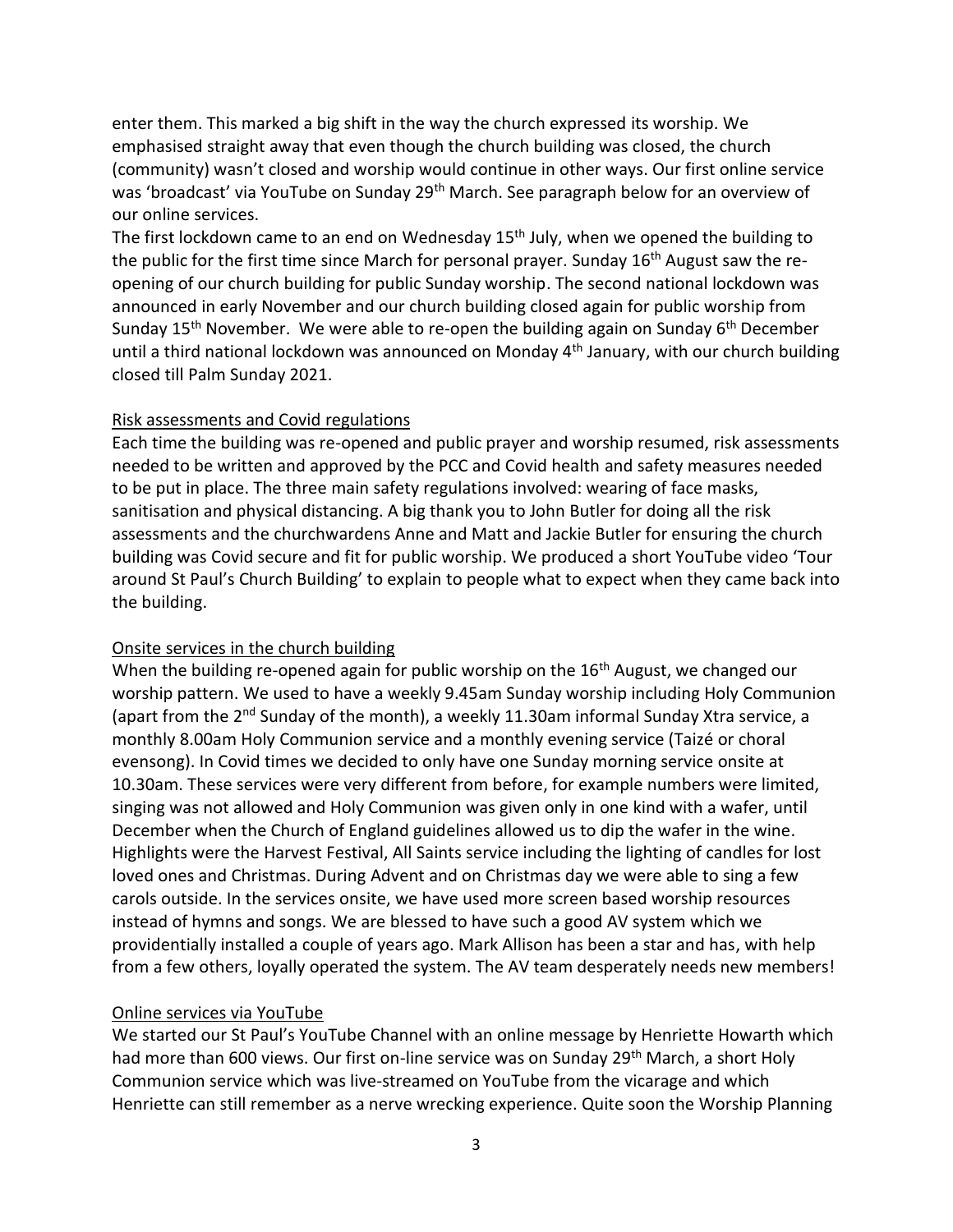Group decided to pre-record services and upload them as videos on YouTube. These prerecorded videos allowed us to add quality music and other digital resources. The choir under Thomas and Rachel's leadership started to produce digital hymns and songs, which Rachel Hesselwood skilfully put together. Throughout 2020 we uploaded almost 40 worship services, missing out only an occasional Sunday.

Highlights were services for: Palm Sunday, Good Friday, Easter, Pentecost, NHS 72<sup>nd</sup> Anniversary (5<sup>th</sup> July) with testimonies by NHS workers from within our congregation, Harvest Festival ( $11<sup>th</sup>$  October), All Saints service including a memorial of loved ones, Remembrance Day, Christingle, Carol service jointly with the Shipley Baptist Church, Children's Nativity and Christmas. In the weeks when services were taking place in the building as well the number of views were slightly lower but overall we maintained a high number of views -anything between 100 and 200. Views don't give an accurate indication of 'attendees' as some people may watch a service for only a few minutes, other views may include more than one person if a family or couple are watching together.

The online services have been described as a lifeline by many congregation members. They helped people to feel connected to St Paul's church and they enabled new people to connect for the first time with St Paul's. A few housebound congregation members who had not been able to attend St Pauls even pre-Covid, due to ill health or old age were now also able to connect.

During the weeks and months when the church building was closed, there was a weekly coffee and chat on Sunday mornings via Zoom to try and simulate Sunday morning refreshments.

# Sunday Xtra

It was hard to re-place the informal Sunday Xtra service with anything on-line as this service in particular includes families with children, and is reliant on the informal interaction with refreshments to create a welcoming atmosphere. Mark Allison produced weekly Sunday Xtra services with links to contemporary worship and other resources. Sunday Xtra held a couple of Zoom services and held one onsite service.

# Weekly e-mails and postings

We have been very aware of people who were not able or willing to access services on-line for a variety of reasons. From 29<sup>th</sup> March onwards every effort was made to send out, via e-mail, by post or hand-delivered a Church News sheet, service booklets and prayer/worship resources. The church website was updated on a weekly basis to include worship resources.

#### Tuesday Morning Prayers and Weekly Reflections

We uploaded around 40 Tuesday Morning Prayers on YouTube. In October we changed the name to Weekly Reflection. These received anything between 30 and 50 views a week. Lay people contributed to these as well as the clergy and reader.

#### Wednesday Holy Communion 10.00am

This simple Eucharistic service with an average pre-Covid attendance of around 13 people provides valuable weekday worship and fellowship. Whenever the church building was open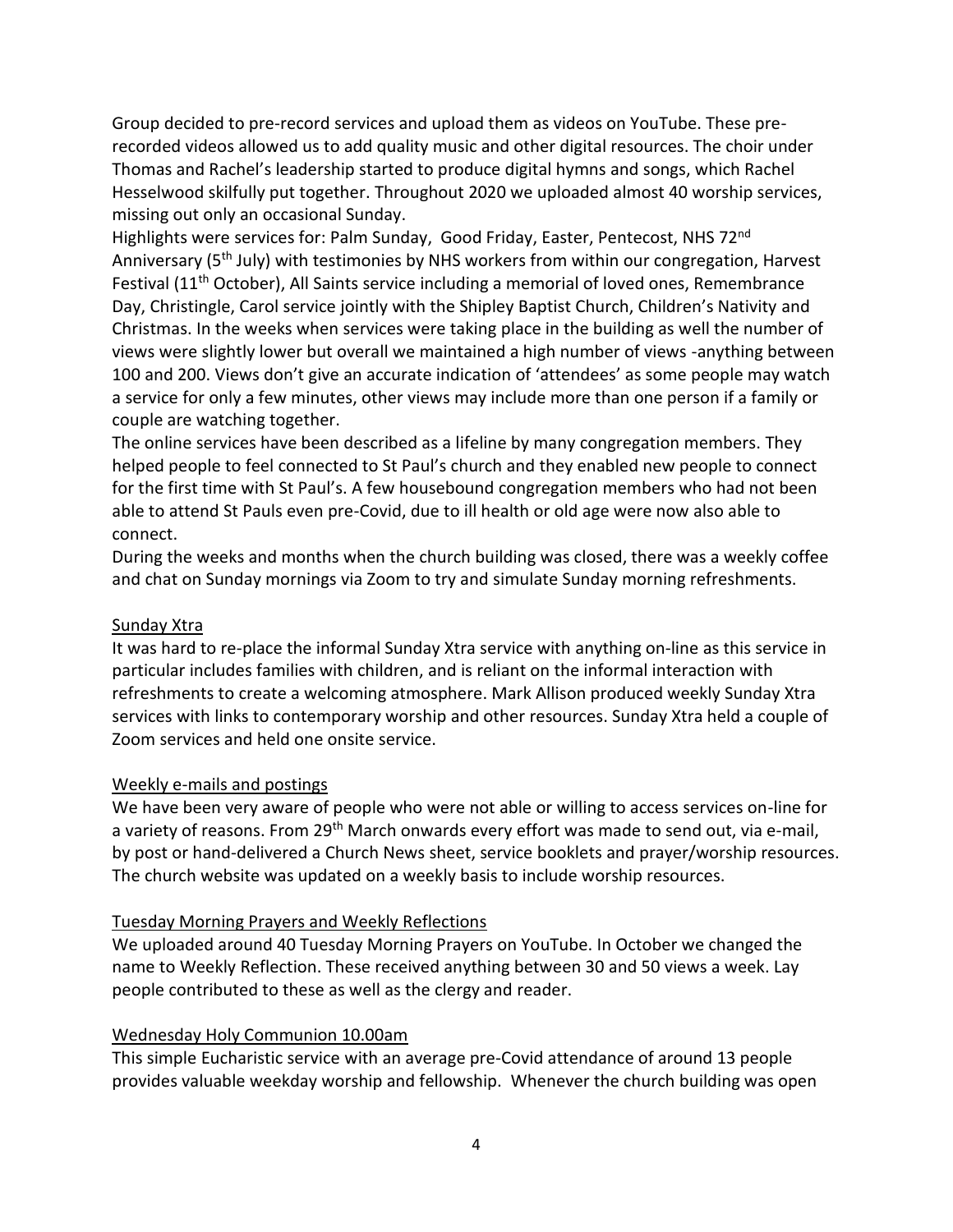this year, this service was resumed initially without Holy Communion as a personal prayer space but eventually as a Holy Communion service.

# Occasional services

As well as our regular services, we enable our community to celebrate and thank God at the milestones of the journey through life. This year we haven't had any baptisms or confirmations. We celebrated one wedding. We conducted eleven funerals of which four were held in church followed by a crematorium service and seven were held just at the crematorium. In November we held our annual Memorial Service where those who passed away in the preceding year were remembered and family members were prayed for.

# Contributors

There is a big team of people who contribute to the worship services every week. Many congregation members have made recorded contributions and have even overcome their technology fears or camera shyness by sending in contributions for the online services coordinated by Henriette. Others have continued to do readings, prayers and talks in the onsite services. Flowers and other displays have still been arranged for special services in the building. The cleaning has continued to happen. The choir has done an amazing job in continuing to shape a big part of the congregational worship. Everyone has been challenged to develop their technological abilities and as a church we have been more creative as a result which will hopefully continue.

# Adult Choir

The past twelve months have seen unexpected challenges, but, thanks to the technical brilliance of Rachel and her assistants, and the enthusiasm of choir members, we have negotiated our way through them! During the first lockdown, we began choir rehearsals via Zoom. These can't fully replicate face to face practices, but it has been lovely to spend time catching up with each other, rehearsing music for online services, and singing hymns and songs that reflect the seasons of the Christian year. It has been especially good to welcome back former choir members who have moved away, who have been able to connect with us during online practices.

A key role of the choir over lockdown has been to help with recording music that can be used in St Pauls' online worship and, more recently, in face-to-face church. I have been so impressed by people's willingness to persevere with this: it isn't easy to sit alone, with headphones, a backing track, and online sheet music, and record! Since Advent, it has been exciting to incorporate both organ music and outdoor singing as the church has begun to reopen.

My thanks, as ever, go to the members of choir for their support and enthusiasm, to Sarah Haigh for her help during Zoom rehearsals, and to Rachel for everything she has done over the past year to enhance the musical life of church.

Thomas Dixon, Director of Music

# Junior Choir and Churpies

After years of following the same pattern, 2020 was a very different year for Junior Choir. We started the year preparing for our annual spring concert, which sadly never happened due to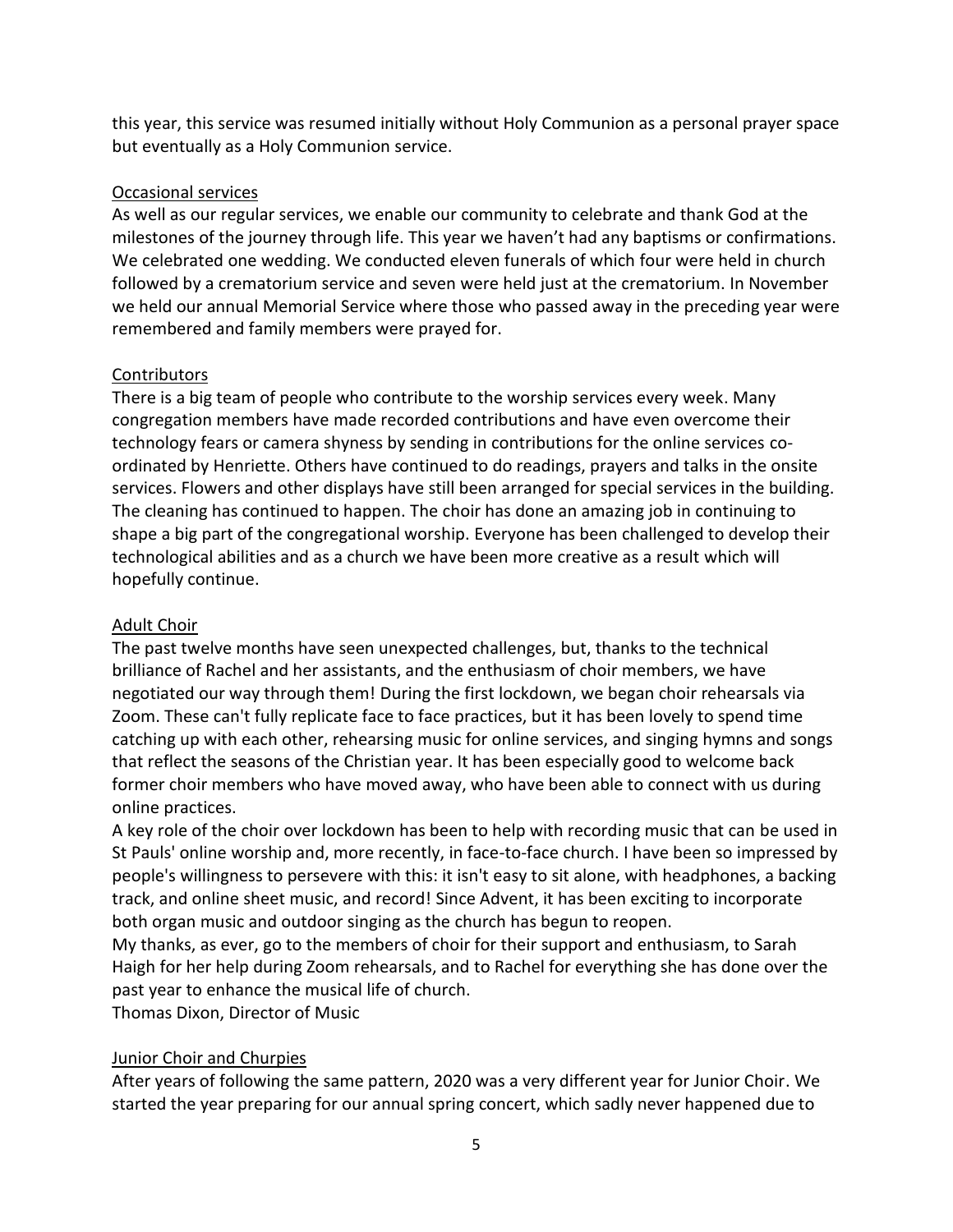Covid. The vast majority of the year has been spent virtually. Junior Choir have continued to contribute, recording various hymns, songs, readings and prayers for services. The children's commitment has been phenomenal and they've adapted well to a different way of doing things. Our weekly rehearsals continued, but via Zoom. We did a mixture of learning new music, singing old favourites and playing lots of music-themed games. One silver lining has been that some ex-members of Junior Choir have been able to join our rehearsals.

Christmas time was a real treat, with Junior Choir meeting up face-to-face for the first time since the pandemic hit to do some recording for the carol service and nativity. It was really wonderful to be together and we had around 15 young people. Even though it was different having masks on and social distancing, the sound was great and it was a heart-warming experience to sing together again.

Rachel Hesselwood

#### *PASTORAL CARE*

Pastoral care in church is extended in various ways. Church members look out for one another and pray for one another. When church members are in hospital, home bound or in nursing homes, we aim to make sure they are visited and supported by someone from the pastoral team. During the lockdowns face-to-face visits were not possible but efforts were made to connect with people by any other possible means of communication. The church notice sheet (now called Church News) has been delivered or posted to more than 20 addresses of those who are not on e-mail. In Advent the pastoral team delivered a Christmas gift to each church household, including a Christingle pack for the children.

# Pastoral Team

In September Susan Wood was commissioned as Lay Pastoral Minister. She is now in the final year of the Diocesan Lay Pastoral Ministry course. Sheila Cudmore is in the first year of the same course. We are in the process of establishing a pastoral team.

#### Care homes

Due to Covid restrictions no visits could be made to the care homes in our parish for the most part of 2020.

#### *PRAYER*

Prayer is the engine of all we do. The Tuesday Morning Prayer went online in April as a prerecorded video by different members of the congregation. A new prayer group started on Thursday mornings on Zoom, coordinated by Sheila Cudmore. The prayer chain is still operating via WhatsApp, looked after by Marion Cummings.

#### *GROUPS*

# Meditation group

This Monday evening group, convened by Henriette Howarth, continued on Zoom from the start of lockdown. Anything between 10 and 20 people have been meeting weekly to reflect on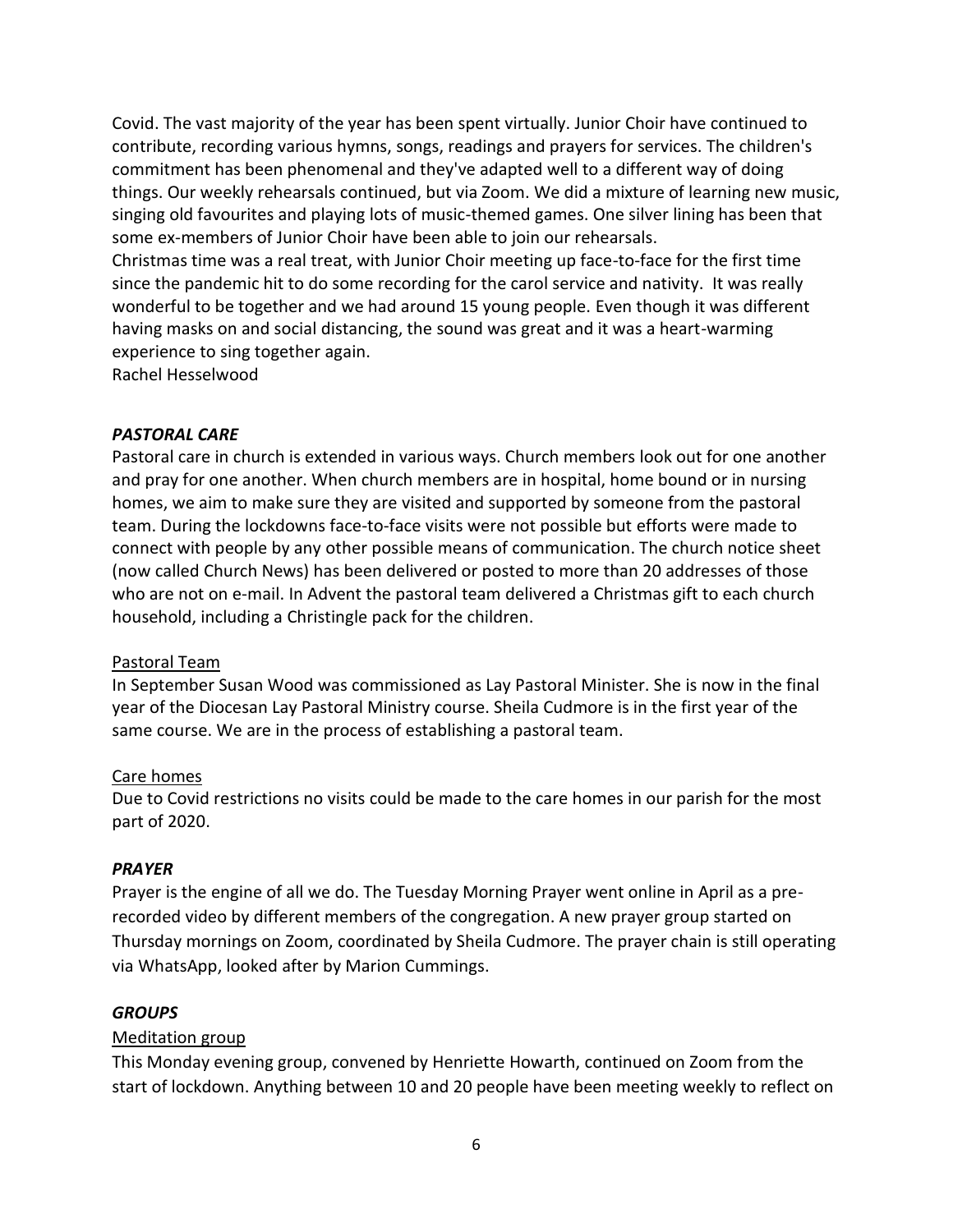a Bible passage or spiritual reading and to learn about Christian meditation. The meeting is always concluded with 20 minutes of silence. A few people join in from other local churches. This group has offered much peace and stability during the stress and uncertainty of the pandemic.

#### Faithchat group

This Wednesday evening group was established at the start of lockdown as a Zoom Bible study group, partly to replace the home group that was now no longer able to meet. Initially led by Henriette Howarth and Matt Stoney, the group discussed many different biblical themes and passages. The conversations helped the participants to cope with the pandemic and to experience some companionship in a time of isolation. During Advent this group expanded and attracted more members for a four week Advent course.

#### St Paul's Younger Adults

This group has been meeting semi-regularly over Zoom for Bible study sessions, at the moment focussing on the Gospel of Mark. The sessions are designed to be stand-alone so people can join as often or as little as they are able. We also had our Christmas curry over Zoom and enjoyed catching up with each other. The meetings are usually posted on Facebook, if you're not in the Facebook group or would prefer e-mail please speak to Rowan Reily.

#### Book Group

Despite the upheavals of 2020, the Book Group has continued to run and our numbers have remained steady at 13. For the first two months we met as usual at Alison and Ron's house. We did not arrange to meet in March because of Lent activities and our April meeting was by email which did not work particularly well. We started Zoom meetings in June and although, sadly, several members could not cope with Zoom, an average of seven of us met each month to talk about the books we were reading. From September onwards we went back to having a box of books from the Library Service. Ron and Alison delivered them to those who wanted to read them or people collected them (all socially distanced and masked, of course). People who did not join us for the Zoom meetings sent their comments to Alison to share with the rest of the group. It was good to be able to keep the Book Group running and it was so good to meet people briefly, either over Zoom or when books were delivered.

#### *WORK WITH CHILDREN*

St Paul's is usually in contact with a large number of families and children in Shipley, through Junior Choir, Messy Church, the schools, toddler group and the uniformed groups. This contact has been reduced severely during the pandemic.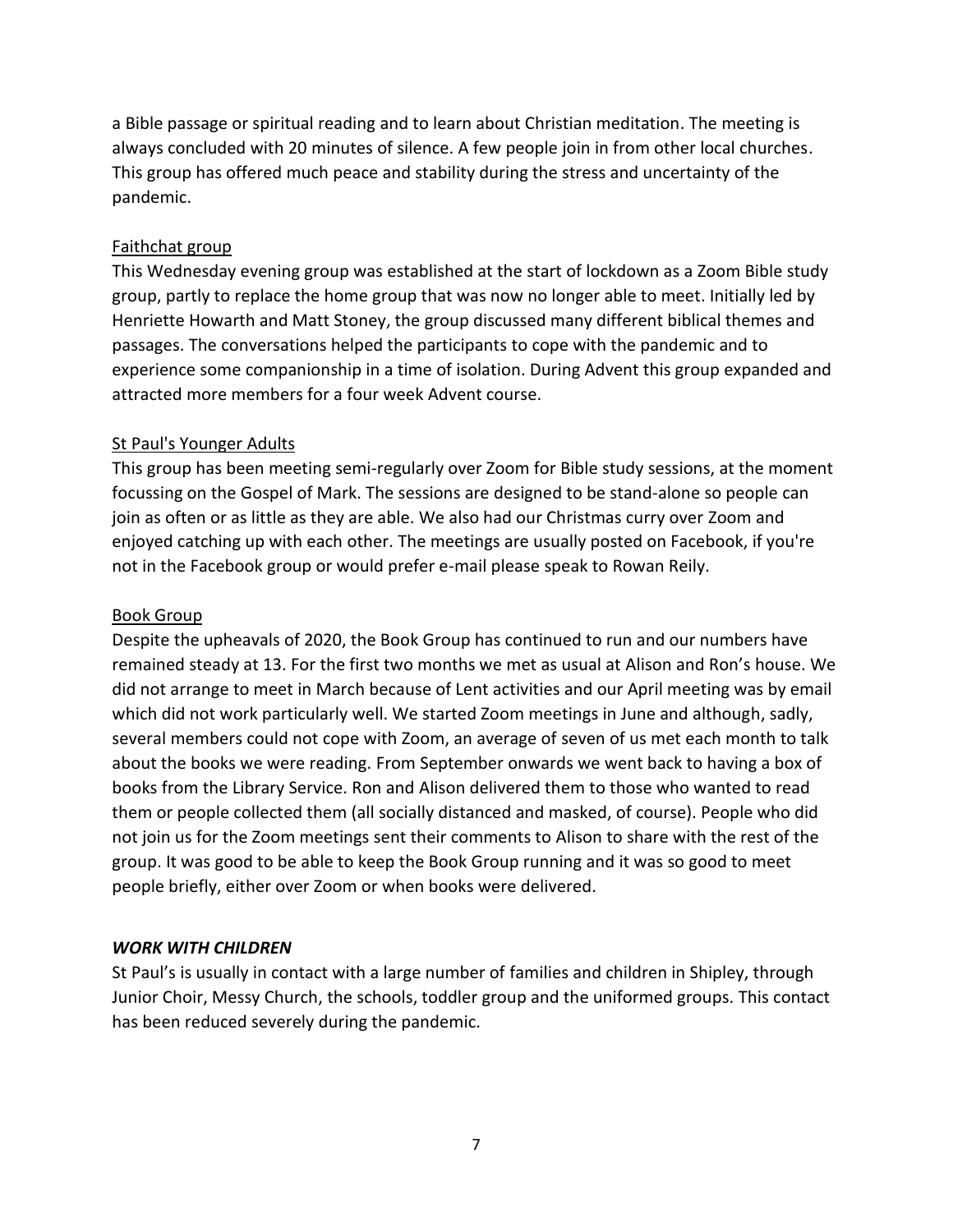# Schools

We have responsibility for two church schools in our parish. Henriette Howarth is ex officio on the Governing Body for Shipley Primary School. John Butler has an ex-officio post on the Governing Body of Wycliffe School where he is the vice chair. Both schools became academies in 2018 and joined the Bradford Diocesan Academy Trust. Both members of the clergy lead collective worship once a term in both schools. This had to be online in 2020. The Wycliffe Open the Book team recorded one virtual assembly. The Zephaniah Trust, has continued to serve the schools onsite and online throughout the year with worship assemblies and special events, mainly online. Sadly the schools have not been able to come into our church building in 2020 for Easter, Harvest and Christmas services.

#### **Faithbuilders**

Faithbuilders is the children's group which usually runs during the 9.45am Sunday service (except Sunday Together) during term time. Since the start of the pandemic this group hasn't met.

# Toddler Group

Toddler Group usually meets every Monday morning in term time to provide play facilities for local pre-school children and a meeting place for their (grand) parents and carers. The group closed in March due to Covid and has been unable to meet since.

#### Uniformed Groups

St Paul's offers hospitality and leadership to the First Shipley Rainbows, Brownies and Guides. All three groups have not been able to meet physically since March but are still thriving, offering a variety of activities and experiences to local girls.

1<sup>st</sup> Shipley Rainbows started the year with 18 girls and a leadership team of Sarah, Rachel and Marian, plus three brilliant young leaders (Tilda, Martha and Jodie). In the first few weeks of the year, when meetings were face-to-face, we looked at our heritage and completed our 'Reflect' and 'Family Tree' badges. We made a swift movement from face-to-face meetings to Zoom meetings straight away when lockdown was announced, and have met on Zoom for the rest of the year. We completed various badges - animal lover, book lover, construction, network, live smart and more and have done creative things. A few of our girls moved up to Brownies but we haven't had new girls starting yet as they prefer to start when we're back to being face-toface. In 2021, we're looking forward to a virtual inter-generational project with Formations Care Home.

First Shipley (St Paul's) Brownies, a group for girls aged 7 to 9 meeting each week during term time. It has been a difficult but interesting year for Brownies. At lockdown we didn't begin online meetings straight away as we were waiting for things to return to normal. Guides began on Zoom first, led by Sarah Haigh, and after a while the Brownie leaders followed their example. We had a healthy number of Brownies, but Zoom was very unpopular and some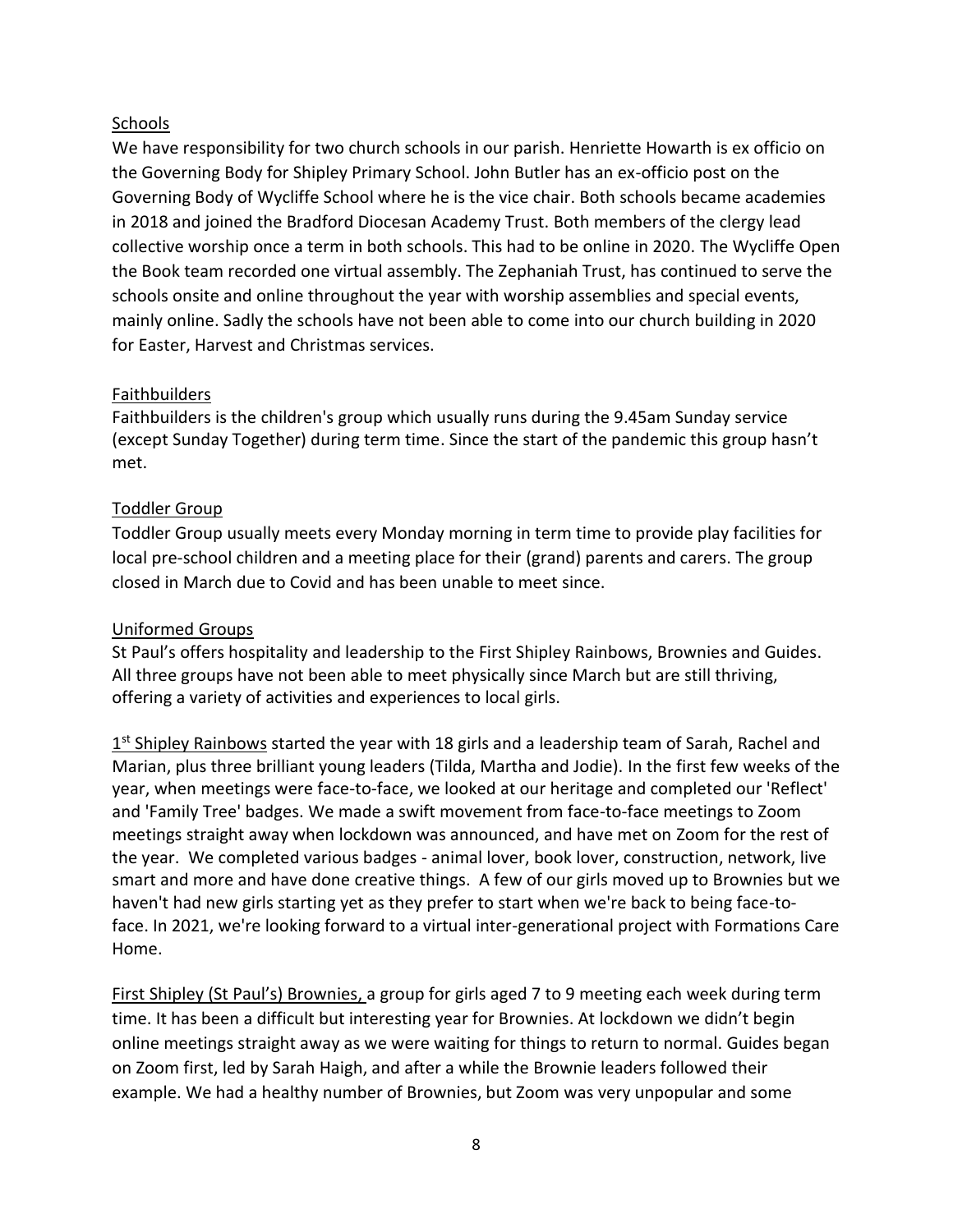didn't join. We have recently had some girls from St Peter's Brownies joining us as they are not running meetings. The most notable meetings have been yoga, origami, decorating eggs, making pom-pom Easter chicks and making mug cakes. We've marked International Women's Day, Thinking Day and Remembrance Day, we've done bird watching and decorated stones with positive messages. We've awarded lots of badges including the Virtual Brownie badge. We have kept in touch with the Brownies who have come to meetings and those who haven't, and delivered activity packs all around Shipley at Easter and Christmas, along with badges they have earned. Our older girls have gone up to Guides and we've had a steady stream coming from Rainbows. We still have about 20 girls on our register. The leadership has remained the same.

First Shipley (St. Paul's) Guides, a group for girls aged 10 to 14. Under Sarah Haigh's leadership Guides have met on Zoom since the start of the pandemic. We sent a group of Guides up to Rangers at Northcliffe Church, and took on the 10-year-olds from Brownies. Guides seem to engage with online meetings better than the younger age groups, and they are happy to join in with discussions. We have been joined by Karen Kaur and her growing group of Guides from St. Peter's Church for joint sessions, with Karen and Sarah sharing the programme planning. In previous years we have had a close link and have spent many joint residential events together. We've done games, cooking, crafts, discussions, quizzes, exercise, relaxation techniques and various badges. We have kept in touch with all the girls by delivering Easter and Christmas packs with activities to do and badges that they have earned. We did a virtual Christmas sleepover which began on one evening for activities, then finished off the next day with more activities. The Guides were asked to sleep the night in a place that was different to their usual bed, whilst the leaders had the best night's sleep on a sleepover ever.

#### *MISSION AND OUTREACH*

Mission and outreach are high on the agenda of St Paul's Church and we try to be a blessing to the local community and the world.

# Foodbank

During the Covid-19 pandemic the work of the local foodbank has been very important. We have continued to collect donations whenever possible, and delivered them to our local branch. Some of our church members have continued to volunteer at the local foodbank this year, whenever it was safe so to do. We have also continued to provide food bags to those in need. Because the church building was closed for much of the year, referrals to the Foodbank were made by phone and food parcels were handed out from the vicarage. We were able to distribute some special Christmas food hampers.

#### Saturday Café/ Place of Welcome

Saturday Café has also been greatly affected by the Covid-19 pandemic, and it was necessary to suspend the face-to-face sessions of Saturday Café from March 2020. Since then we have transferred to online operation, and Zoom meetings have been held roughly every two to three weeks. These meetings have been attended by 10-15 friends regularly, who have been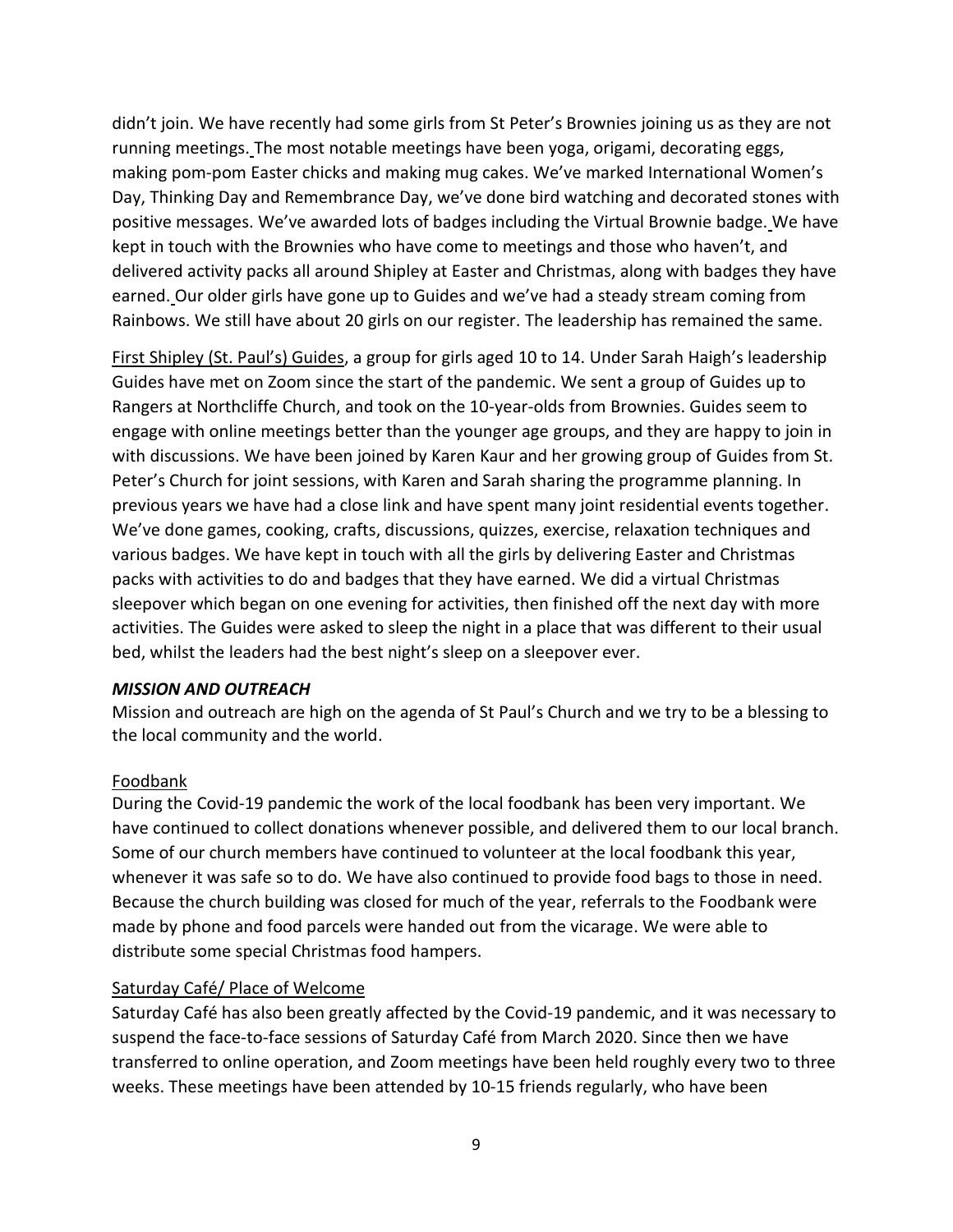encouraged by being able meet together during this difficult time. However, it is not the same when you cannot share tea and cake together. When regulations permit, we hope to meet as a team to begin to prepare to re-start our weekly live café sessions as soon as it is safe to do so.

# TLC (Thursday Lunch Club)

January was the only month in 2020 when Thursday Lunch Club was able to meet. Ron Hamer and Alison Dennison who coordinated TLC for the last few years, have now stepped back from this role. They were thanked at our annual meeting in November. Sue and Ian Stevens have come forward as new coordinators.

#### Use of the building

All use of the building by external groups had to come to a halt in March.

#### Social media

Thanks to Jen Titchmarsh, the church administrator, St Paul's has been able to maintain and increase its on-line presence significantly. Our social media channels are Facebook, Twitter and Instagram and they are used to reach a wider audience in the local community. We regularly receive new enquiries through these channels.

#### Global Mission

Our church coordinator for global mission, Kate Butler, left St Paul's in September 2020 to start ordination training in Durham. There is still a vacancy for this voluntary post of mission coordinator. In May we introduced Andy and Kati Walsh to the congregation as new CMS mission partners, preparing to work in Brazil.

The restrictions on use of the building and on social gatherings have severely restricted our usual activities. We have however continued to honour the principle of tithing our voluntary income, and given over £8,000 to a range of International and local charities. This includes £1,700 each to the Diocese of Khartoum, to Christian Aid, and to CMS, and £1,500 to Tear Fund. Also included at a local level were the Bradford North Foodbank, Abigail Housing Trust, Zephaniah Trust, and Martin House Hospice.

# Mothers' Union

St Paul's branch met three times early in 2020. We gathered for the Wave of Prayer, a service of Holy Communion with the Revd Colin Penfold and an evocative 'Tour of the Holy Land' with Sue and Ian Stephens which was followed by delicious Palestinian delicacies.

The branch has 18 members and although some of us may be technologically challenged, individual members permeate all aspects of church life. We also undertake the work of prayer which supports the nurturing of faith and family life. Contacts have been through emails, local doorstep visits, cards, letters and telephone.

# **Fairtrade**

We continue to be a Fairtrade church and seek ways to encourage people to be Fairtrade in their spending and consumption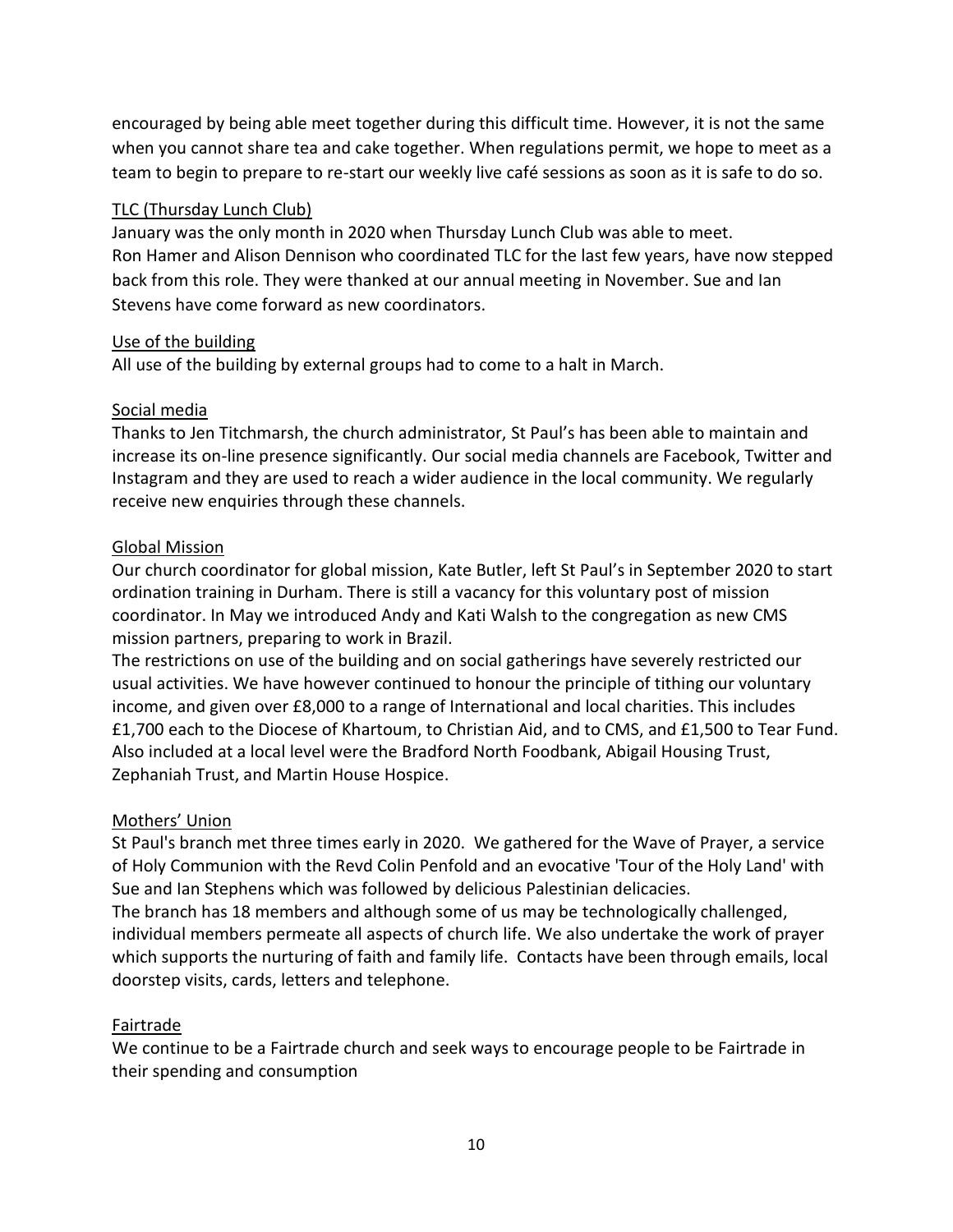# **ECUMENICAL RELATIONSHIPS: SHIPLEY CHRISTIANS TOGETHER**

The SCT mission statement is:

SCT is a charity supported by a dozen member churches, working together in Shipley for the benefit of all, to bring about positive change.

It seeks to:

- provide opportunities for Christians from different backgrounds to work and grow together
- put our Christian values into practice and share them with others
- address poverty, loneliness and other social needs

This is done through:

- outreach projects and community involvement
- friendship and sharing
- partnership with other voluntary or statutory groups.

An important landmark in the SCT journey came in September, when a meeting formally created a new registered charity and elected nine trustees, including Henriette Howarth and Hugh Firman. Adam Carver, pastor of the Christian Life Church was elected as Chair and Mary Carroll as Treasurer.

At the beginning of the year, as part of Inn Churches, Shipley Baptist Church hosted a small group of homeless men, with volunteers from the Shipley churches providing good food, overnight accommodation and companionship. Despite the restrictions, which limited activities such as Cuppacare, Open the Book and Live@Costa, other projects including the Shipley Market Bible Stall and the Foodbank were able to adapt and continue. Online celebration services were held throughout the year and were well attended. Late in the year, in partnership with CAP (Christians Against Poverty) and as a result of generous financial support from several churches, including St Paul's, the Shipley Debt Centre was launched and a manager recruited. As usual, the year was rounded off with the Christmas meal for homeless, vulnerable and lonely people. This year, about 70 meals and Christmas gifts were delivered to homes around Shipley and Bradford by a team of volunteers from several churches.

# **DEANERY SYNOD**

St Paul's currently has three elected representatives as well as our clergy who represent the parish at the Aire and Worth Deanery Synod. Deanery synod provides the PCC with an important link between the parish and the wider structures and governance of the Church of England. Over the course of 2020 only two meetings were held as a result of the pandemic. The first looked at ways of developing work with children and young people. Synod was addressed by five speakers who each described a project that they were involved with, giving some options as possible 'next steps' that parishes could explore to further develop work with this age group.

The second meeting was held via Zoom and was entitled, Re-imagining Ministry. Synod was shown two short video films which were part of a Diocesan webinar hosted by Robin Gamble entitled, 'Re-imagining the Church', which looked at new ways that the church can carry out mission and ministry, as the UK seeks to emerge from lockdown.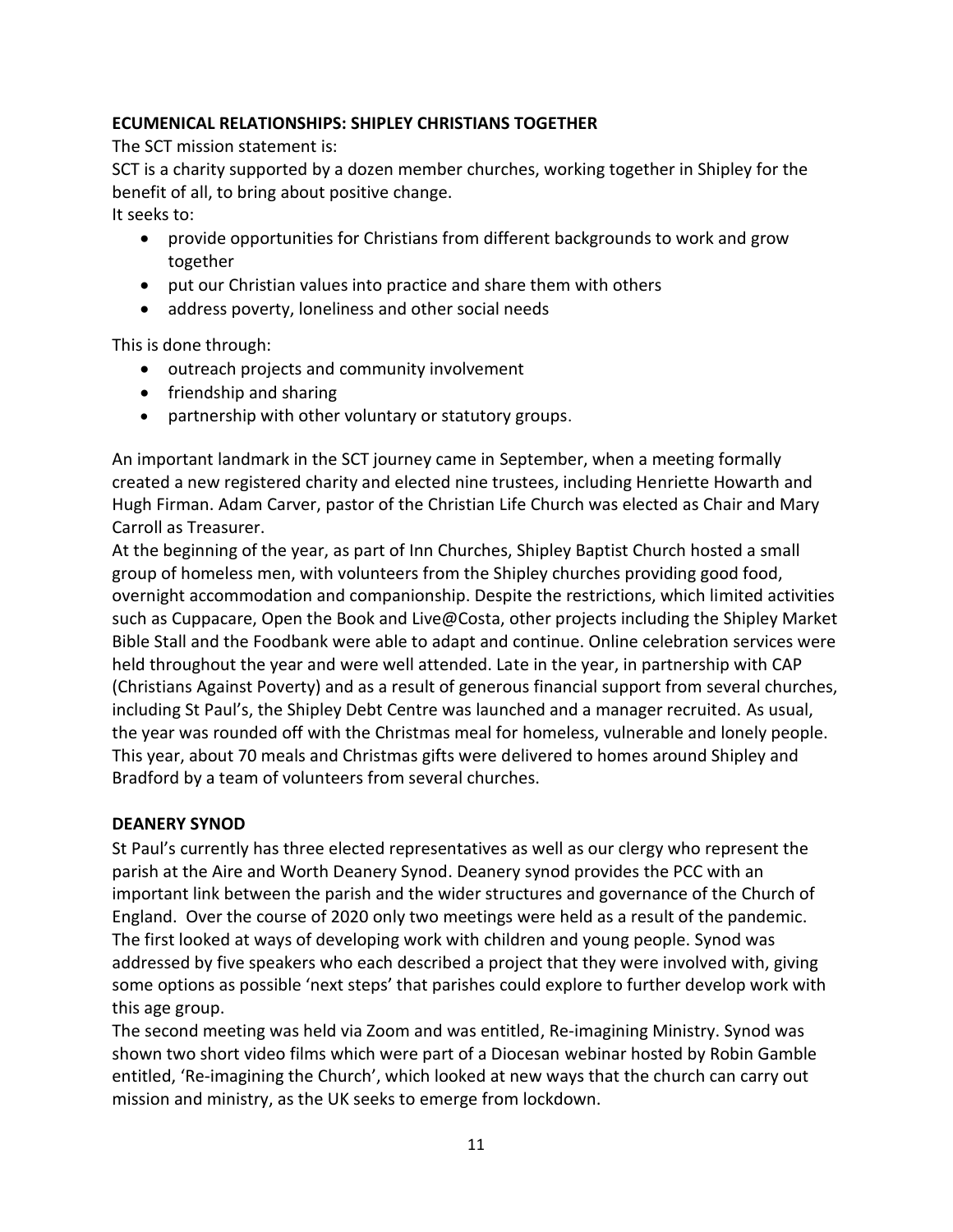#### **CHURCH BUILDING**

2020 was a challenging year for our building, and for those who take care of it. In 2019 we consulted with the congregation, and with other users of the building, to establish what should be our priorities for improving the fabric of the building.

The priorities identified related to making the west end of the building more welcoming. In addition we became aware that restoration work would soon be needed on the great east window. We applied for a faculty to undertake works at the east and west ends of the building. This faculty was granted.

Due to the effects of the COVID pandemic, and to items identified below, there has been a delay in implementing the faculty. It is now expected that the approved works will be undertaken during 2021.

The final inspection of the roof works in 2019 was completed, remedial works carried out and the final bill (retention) was paid.

The lighting system has been afflicted for many years with lights flashing at random, despite many attempts to prevent this. The dimmer control panel, which appeared to be the source of the problem, has been replaced by a set of switches. This seems to have cured the problem. A set of spotlights has been installed in the south aisle to aid access to church when dark.

In August of 2020 we suffered a collapse of the cast iron water supply pipe. The most costeffective method of effecting the repairs, was to install a complete new water supply. An emergency faculty was obtained, and*,* with the works now completed, there are no further problems. The new supply runs from a Yorkshire Water meter in the pavement to the east of the main gate, down the main path and enters into the SW corner of the Narthex. The piping in the choir vestry has been cut off.

In September of 2020 a case of dry rot was detected in the choir vestry floor extending under the safe. This is thought to have been caused by the entry of water into the vestry area, during the period before the replacement of slates on the *north* side of the roof of the nave. Upon investigation the damage was quite localised. A faculty was obtained and the work (floor replaced and treated) was undertaken, the safe relocated to the clergy vestry, and the area reinstated. There have been no further problems in respect of this matter. Some painting needs doing.

The maintenance of the church grounds has been coordinated by Matt Stoney. He arranged five gardening sessions during lockdown, which were attended by small numbers but they tackled weeding and repointing some of the car park. There were another few days in autumn which Matt spent, with Jonah clearing leaves, weeding, planting lots of bulbs and also planting up some of the graves. A new banner saying Hope, Love and Faith replaced the old Saturday Café banner to the outside of the building in October. This was covered by a faculty already approved for the old banner. People from the community are making good use of the benches, regularly sitting there to enjoy the sunshine and the view of the church building and grounds. New volunteers are needed to help maintain the church grounds.

#### **HIRSTWOOD BURIAL GROUND**

There were two burials of ashes during 2020, one in the Garden of Remembrance and one in a family grave in the Burial Ground. The Garden of Remembrance is maintained by a part-time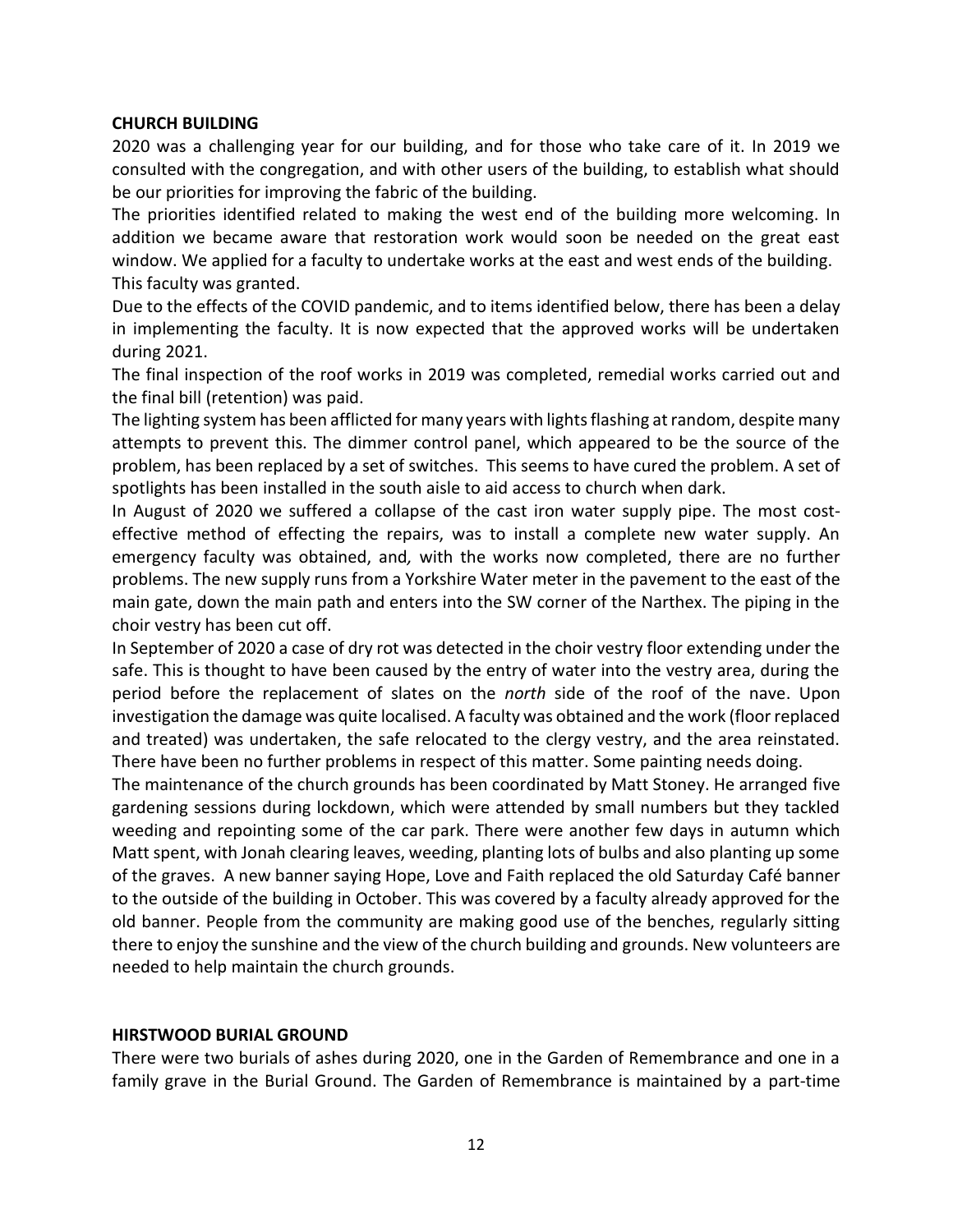gardener, Matt Stoney. The Garden of Remembrance is well used as is evidenced from floral tributes left, particularly around Christmas and Mothering Sunday.

Small acts of vandalism still occur.

The pandemic has been a mixed blessing. The preparation of a scale plan, showing the position of every tree, and possible works to make the Burial Ground more secure were on hold due to lack of funds. Because the Burial Ground is subject to business rates (even though Bradford Council give 100% relief) the Burial Ground received a Small Business Grant of £10,000 as announced by the Chancellor very early in the first lockdown. Due to restrictions and general caution no progress has been made. Since the balance sheet date we have had a request from Bradford Council for the repayment of this grant, on the grounds that it was paid as a grant to the hospitality and leisure industry rather than a Small Business grant and thus issued in error. We dispute that this was the case, and are in discussion with the Council over the matter.

There continues to be a steady flow of enquiries from folk searching for the graves of ancestors. The board's duty in law is to maintain the burial ground in a safe state; the board confirms that it will continue to do its best to maintain the area in a reasonable standard and condition. The cost of third-party liability insurance is included in the PCC's premium.

This year income has been £9,770 more than expenditure (2019 £1,483 excess expenditure) there being two interments (2019 nil).

#### **FINANCIAL REVIEW**

The impact of the Covid pandemic has been quite dramatic on our income during 2020. Apart from the Telecoms mast rental, our income from fees, social events and use of church buildings fell from over £11,000 to only £3,000. Our voluntary income has fallen in the year, by £9,000, although it has been very encouraging that most of our regular congregation continued to contribute by one means or another. As reported elsewhere in the annual report, there have been some significant repair and renewal costs incurred during 2020, and we were unable to pay the full amount requested for our diocesan share, although we did manage to contribute £36,000, which is more than the calculated base figure. We did however honour our mission giving commitment, including some of that deferred in 2019.

The Briggs legacy has been partly committed to our new audio-visual system, which cost £20,000, of which depreciation of £10,000 to date has come from the designated reserves. In view of fears over the budget deficit for 2021, the PCC reluctantly decided to transfer a further £10,000 to general reserves in 2021, leaving about £28,000 as designated funds.

The accounts show a deficit in the year of about £4,700 on unrestricted funds, leaving our undesignated reserves at £5,000.

Our free reserves stood at about  $£43,000$  at  $31<sup>st</sup>$  December (including the remainder of the legacy).

#### **RESERVES POLICY**

The PCC has determined that, in addition to restricted funds raised for specific purposes, we should aim to limit unrestricted reserves to about three months regular expenditure, currently £25,000. Any excess will be designated for future major property repairs and renovation.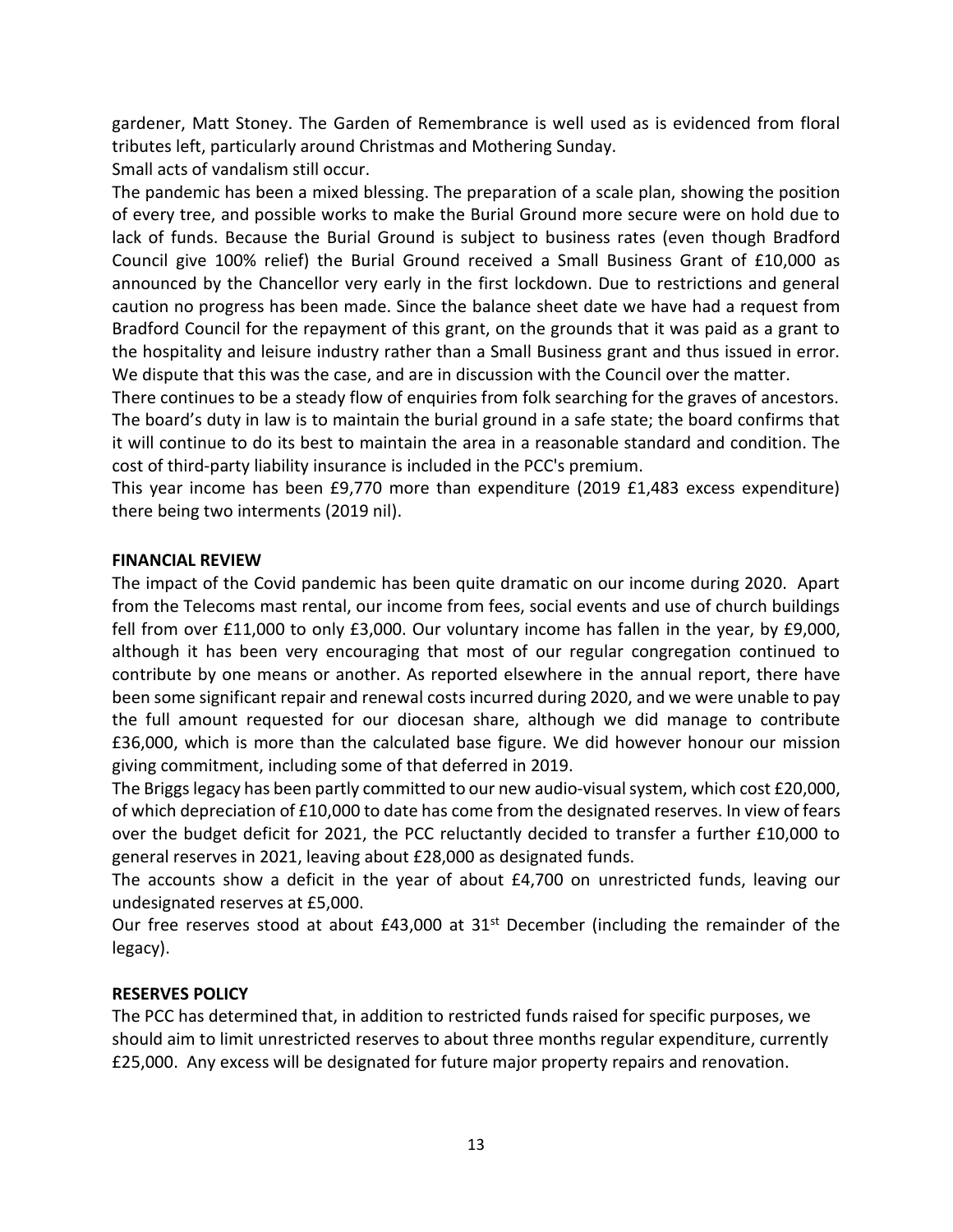#### **SAFEGUARDING**

The PCC continues in its commitment to the safeguarding of all vulnerable or potentially vulnerable people. Safeguarding is a standing item on the PCC agenda, and PCC has complied with its duty to have 'due regard' to the House of Bishops' Safeguarding Policy and Practice guidance. This compliance means that we have a suitably appointed Parish Safeguarding Officer, we follow the guidelines for Safer Recruitment, we display all the required information and contact numbers as detailed in the policy and have copies of the policy available in church. Training for PCC members and other leaders in church is mandatory and PCC has an agreed policy for dealing with allegations or suspicions of abuse.

#### **RISKS MANAGEMENT**

During 2020 the trustees have continued to review the major risks to which the charity could be exposed, and have also continued to review systems, procedures and policies to manage those risks.

Following the advice of the church health and safety officer, trustees have reviewed the operation of its lone-working policy and health and safety policy, both of which were revised and updated. The fire risk assessment continues to be reviewed, at least once each year. 2020 has been a year dominated by the COVID pandemic. The health and safety officer has drawn up risk assessments relating to: use of the building for worship, Holy Communion, weddings, funerals, baptisms, use of outside spaces, use of face coverings, singing in the church building or in outside spaces and use of the building for personal prayer. These risk assessments were all approved by the Standing Committee, which had been authorised by the trustees, to approve the management of the COVID risk. These risk assessments have been revised on a quarterly basis throughout the year, or more frequently as advice from the diocese, Church House, or HM Government has changed.

Trustees plan to review, and revise, if necessary, the discipline and grievance policies, and the fire risk assessment during 2021.

# **STRUCTURE, GOVERNMENT AND MANAGEMENT**

The Parochial Church Council of the Ecclesiastical Parish of St Paul, Shipley is a corporate body established by the Church of England, operating under the Parochial Church Council Powers Measure. The PCC is a registered charity and members of the PCC are Trustees of the Charity. The method of appointment of PCC members is set out in the Church Representation Rules. All members of the congregation are given the opportunity to register on the Electoral Roll and stand for election to the PCC. The PCC members are responsible for making decisions on all matters of general concern and importance to the parish including deciding on how the funds of the PCC are to be spent.

The Annual Parochial Church Council meetings in 2020 were held on the 22<sup>nd</sup> of November on Zoom. These meetings, originally planned for April, were postponed because of Covid restrictions.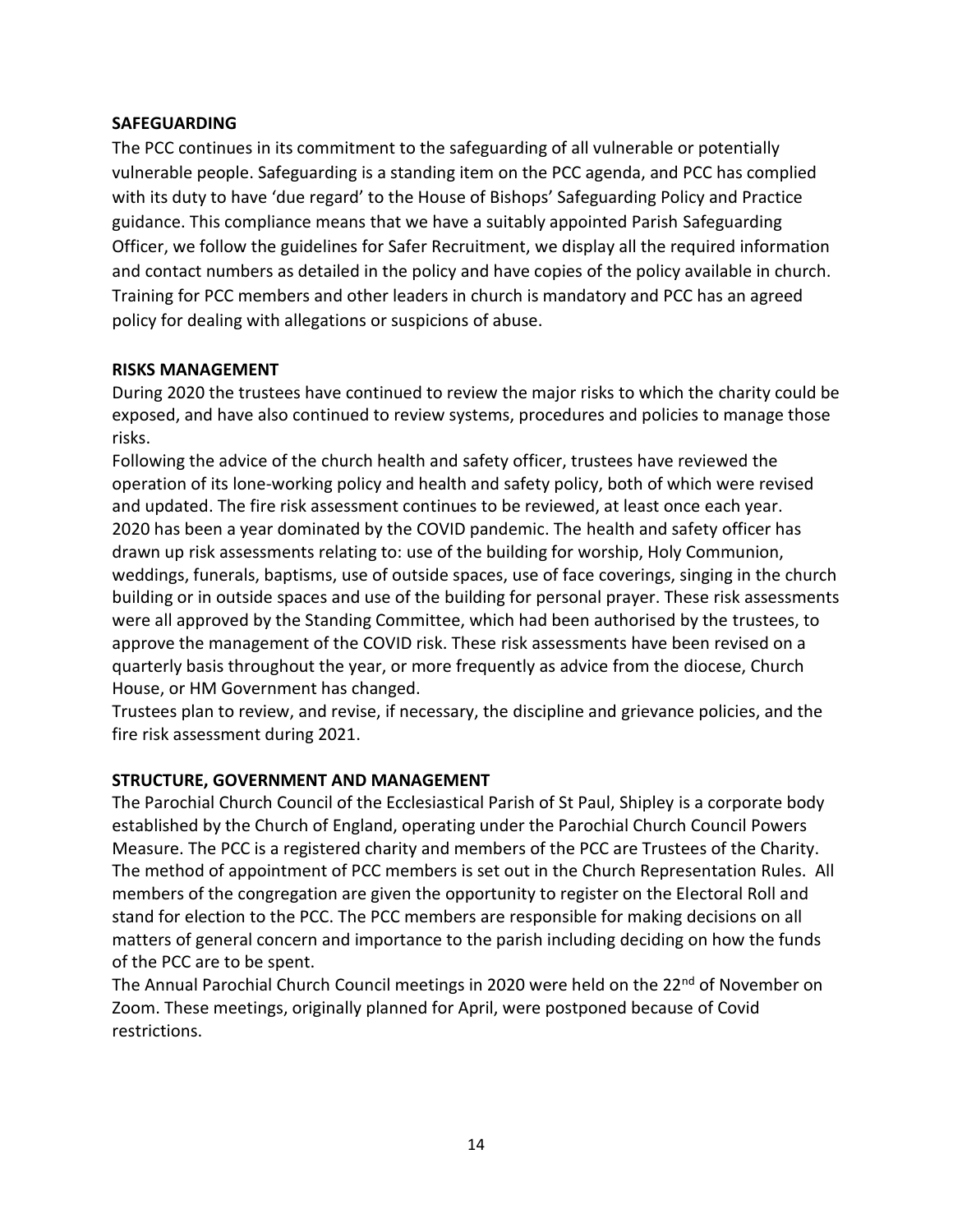#### **PCC MEMBERSHIP**

#### **Ex Officio**

Incumbent: Reverend Henriette Howarth (Chair) Associate Priest: Reverend John Butler Churchwarden: Anne Luxton (Vice chair) Churchwarden: Matt Stoney (also Deanery Synod) Deanery Synod: Susan Wood, Sheila Cudmore, Matt Stoney, Alison Haigh Alison Haigh (elected 2020) Sheila Cudmore (elected 2020) Susan Wood (elected 2020)

| LICOLOGITICITINGIS (TEMSCOOS) UC SIE POOCHINGI LULU |                  |           |  |
|-----------------------------------------------------|------------------|-----------|--|
| Chris Clough                                        | Elected 29.04.18 |           |  |
| Chris Wontner-Smith                                 | Elected 29.04.18 | Treasurer |  |
| Julia Marema                                        | Elected 24.03.19 |           |  |
| Jean Titchmarsh                                     | Elected 24.03.19 | Secretary |  |
| <b>Mark Allison</b>                                 | Elected 24.03.19 |           |  |
| Jackie Butler                                       | Elected 24.03.19 |           |  |
| Ian Stevens                                         | Elected 24.03.19 |           |  |
| Rowan Reily                                         | Elected 24.03.19 |           |  |
| Michelle Rogers                                     | Elected 22.11.20 |           |  |
| Jonathan Hall                                       | Elected 22.11.20 |           |  |

#### **Elected members (Trustees) at 31st December 2020**

#### **Elected members serving at 1st January 2020 who have since left:**

Meredith Woode (till 21.1.20) Rachel Hesselwood (till 22.9.20)

Given its wide responsibilities the PCC has a number of sub groups or committees:

| <b>Standing Committee:</b>           | Clergy, churchwardens, treasurer, secretary and PCC<br>nomination Mark Allison                  |
|--------------------------------------|-------------------------------------------------------------------------------------------------|
| <b>Hirstwood Burial Ground Board</b> | Vicar, Churchwardens, Secretary Tony Hesselwood, Hugh<br>Firman                                 |
| <b>Worship planning group:</b>       | Henriette Howarth, Thomas Dixon, Rachel Hesselwood,<br>Chris Clough, Mark Allison, John Butler. |
| <b>Building group:</b>               | Clergy, Churchwardens, Meredith Woode, Chris Clough.                                            |
| Finance group:                       | Clergy, Chris Wontner-Smith, Anne Luxton, Mark Allison,<br>Chris Clough.                        |
| <b>Parish Safeguarding Group:</b>    | Henriette Howarth, John Butler, Deborah Penfold and<br>Alison Haigh.                            |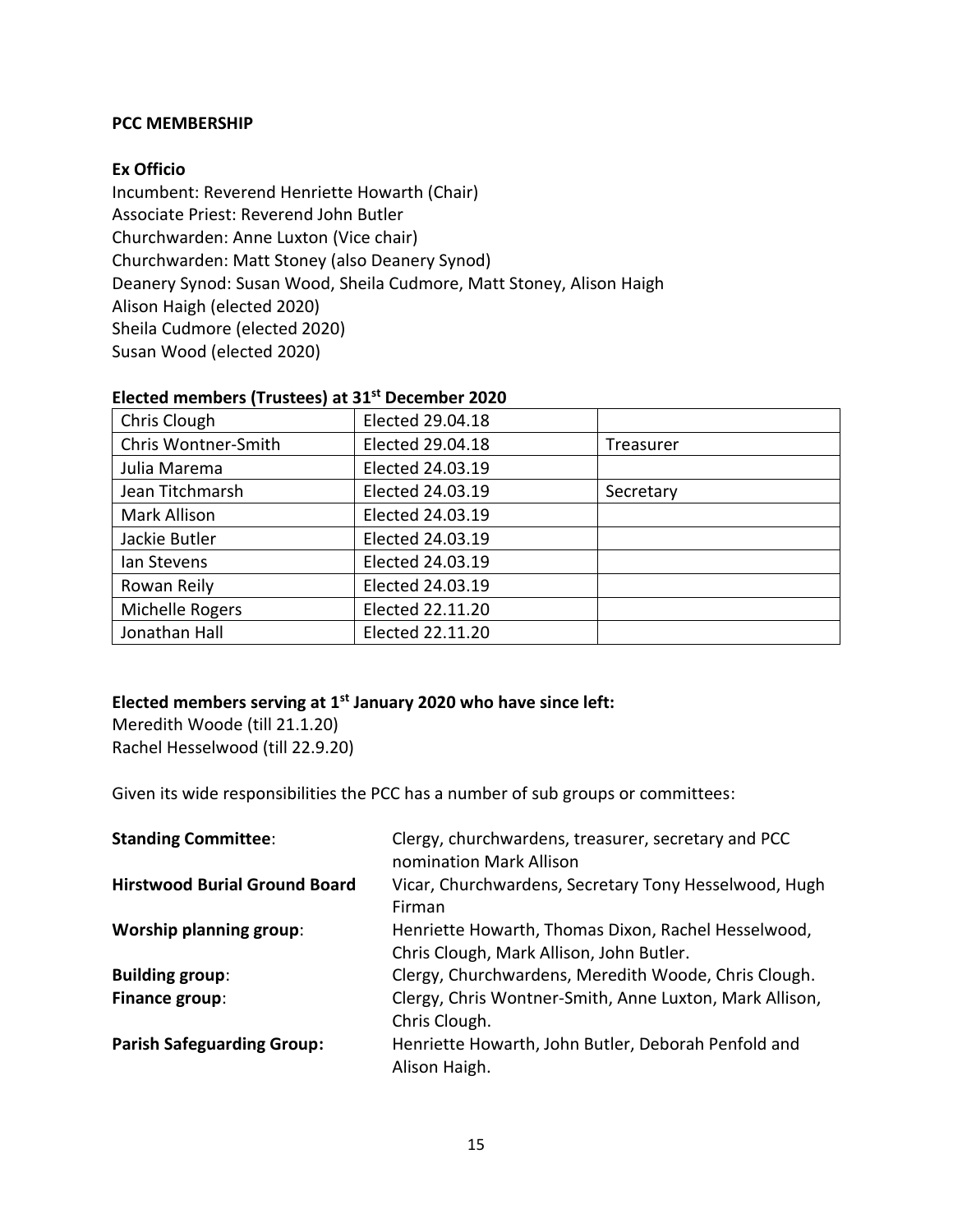| <b>Pastoral Team</b>           | Clergy, Susan Wood, Sheila Cudmore, Ian and Sue Stevens, |
|--------------------------------|----------------------------------------------------------|
|                                | Anne Luxton.                                             |
| Other roles of responsibility: |                                                          |

| Jenny Titchmarsh                          |
|-------------------------------------------|
| Meredith Woode                            |
| Alison Haigh, assisted by Deborah Penfold |
| John Butler                               |
| John Butler                               |
| Mike Wragg                                |
| Michelle Rogers                           |
| Susan Wood                                |
| John Butler                               |
| Henriette Howarth and Hugh Firman         |
| Children & Youth Diocesan Representative  |

The PCC met seven times during 2020 of which only two meetings were face-to-face. The standing committee met five times, with some decisions made via e-mail. The majority of the meetings focussed around questions to do with the pandemic and the delivery of worship services online and onsite. Bishop Nick suggested to all PCCs in the Diocese to reflect on the following questions:

- 1. What have we lost and do we want to remain lost?
- 2. What have we lost and do we want to regain?
- 3. What has been gained and needs to be developed?
- 4. What have we gained and can be let go of?

Here follows a snapshot of other issues discussed and agreed throughout the year:

- Acceptance of various guidelines and policies.
- Diocesan Strategy.
- Mission giving.
- New banner outside church building.
- Water supply
- Improvements to the building
- Improvement of church grounds by Matt Stoney.
- Diocesan Mission Grant received for development of streaming.

Every PCC meeting received updates from the various groups and committees.

#### **ELECTORAL ROLL**

The electoral roll stands at 118 the same number as last year, of whom 82 are women and 36 men. There are 44 residents on the roll and 74 non-residents.

#### **CHURCH ATTENDANCE**

Usually the Annual Trustees Report records figures for average church attendance and attendance at special services. We are not able to give these figures this year as the pattern of church attendance has been so variable throughout the year, with the church building closed